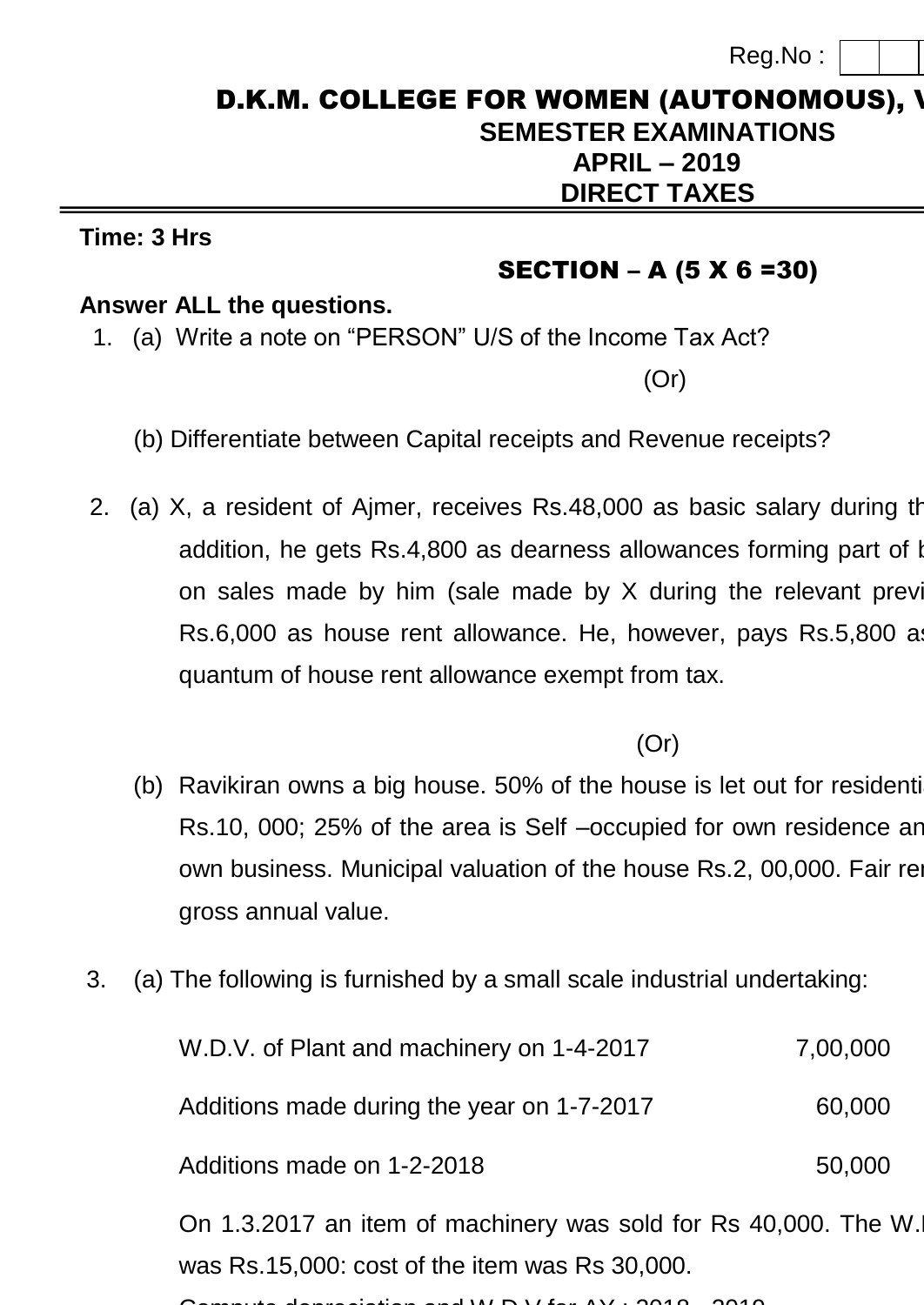III. Income from Lottery **1,8000 and 1,8000 and 1,8000 and 1,8000 and 1,8000 and 1,8000 and 1,8000 and 1,8000 and 1,8000 and 1,800** Betting on Horse racing

(Or)

- (b) Mr. X purchase a house property for Rs.26,000 on  $10^{th}$  May 1962. house constructed in 1967-68 by spending Rs.40,000. He dies on property is transferred to Mrs. X by his will. Mrs. X spends Rs.80,000 and Rs.26,000 during 2006-07 and 2008 - 09 respectively for reconstruction of the property. Mrs. X Rs.95,00,000 on  $15<sup>th</sup>$  march 2018 (brokerage paid by Mrs. X is Rs.41,500 house on 1<sup>st</sup> April, 2001 is Rs.4,60,000. CCI for 2006 - 07 Rs.122 for 2 Rs.272 for 2001 - 02 Rs.100 for 2003 - 04 is Rs.109.
- 5. (a) What is PAN? What are the merits of PAN?

(Or)

(b) Explain the powers of assessing officer.

## SECTION – B (3 X 15 =45)

### **Answer any THREE of the following questions.**

- 6. Point out any 15 Incomes which are exempted from tax.
- 7. From the particulars given below compute income from house property which consist of two two independent units having  $1/3^{rd}$  and  $2/3^{rd}$  area:

| $1 - 11 - 2012$ |
|-----------------|
| Rs. 96,000      |
| Rs. 84,000      |
| 2/3 portion     |
|                 |

Let-out 1/3 portion from 1-4-2017 to 31-8-2017 @ Rs. 7,200 p.m. and self-o onwards.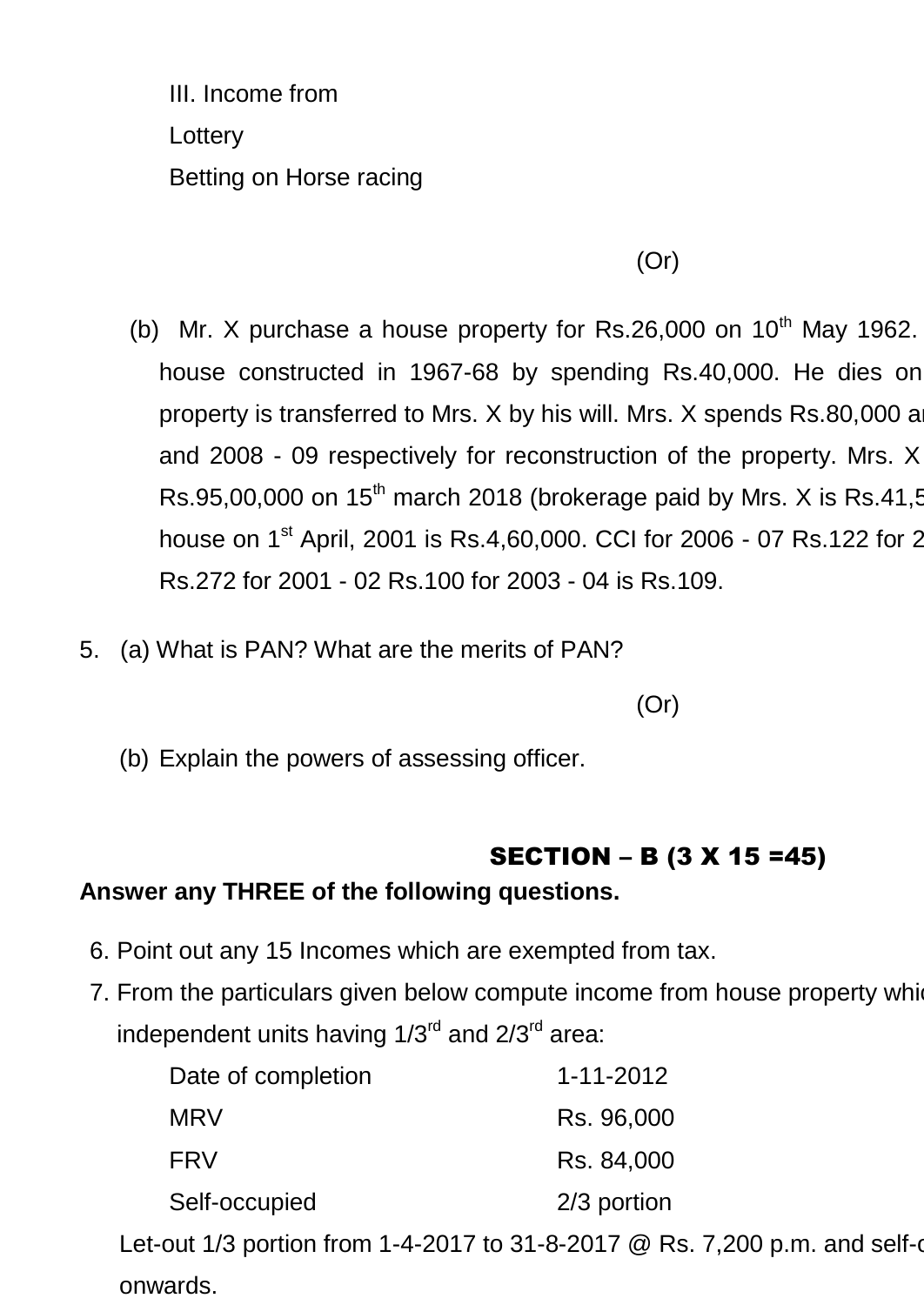8. From the following profit and loss a/c of a manufacturer, calculate income gains of business or profession" for the year ending 31<sup>st</sup> march 2018.

| <b>PARTICULAR</b>             | <b>AMOUNT</b> | <b>PARTICULAR</b>             |
|-------------------------------|---------------|-------------------------------|
| Salaries to employees         | 95,000        | Gross profit                  |
| <b>Advertisement Expenses</b> | 24,000        | <b>Interest on Securities</b> |
| <b>General Expenses</b>       | 16,000        | Income from house prop        |
| <b>Bad debts</b>              | 22,000        | Bad debts recovered (all      |
| Drawings by proprietor        | 1,500         | earlier)                      |
| Sales tax (due and paid on    | 24,000        |                               |
| 1.7.2017                      |               |                               |
| Interest on proprietor        | 2,500         |                               |
| <b>Repairs</b>                | 21,000        |                               |
| Rent                          | 5,000         |                               |
| <b>Legal Expenses</b>         | 15,000        |                               |
| <b>Depreciations</b>          | 6,000         |                               |
| <b>Bonus</b>                  | 4,000         |                               |
| Bonus to proprietor           | 72,000        |                               |
| Car purchased                 | 12,000        |                               |
| Expenses on Car during the    |               |                               |
| year                          | 2,000         |                               |
| Donation                      | 6,000         |                               |
| Provisions for bad debts      | 90,000        |                               |
| Net profits                   | 13000         |                               |
|                               | 4,31,000      |                               |
|                               |               |                               |

From the examination of books of accounts, the following other information

- (a) Advertisement expenses were spent on insertion in newspaper.
- (b)  $Rs.30,000$  was spent on purchase of land and is included in legal  $e$ .
- (c) Half of the repair expenses were on let-out building.
- (d) Depreciation allowable on all assets including car Is Rs.14,400